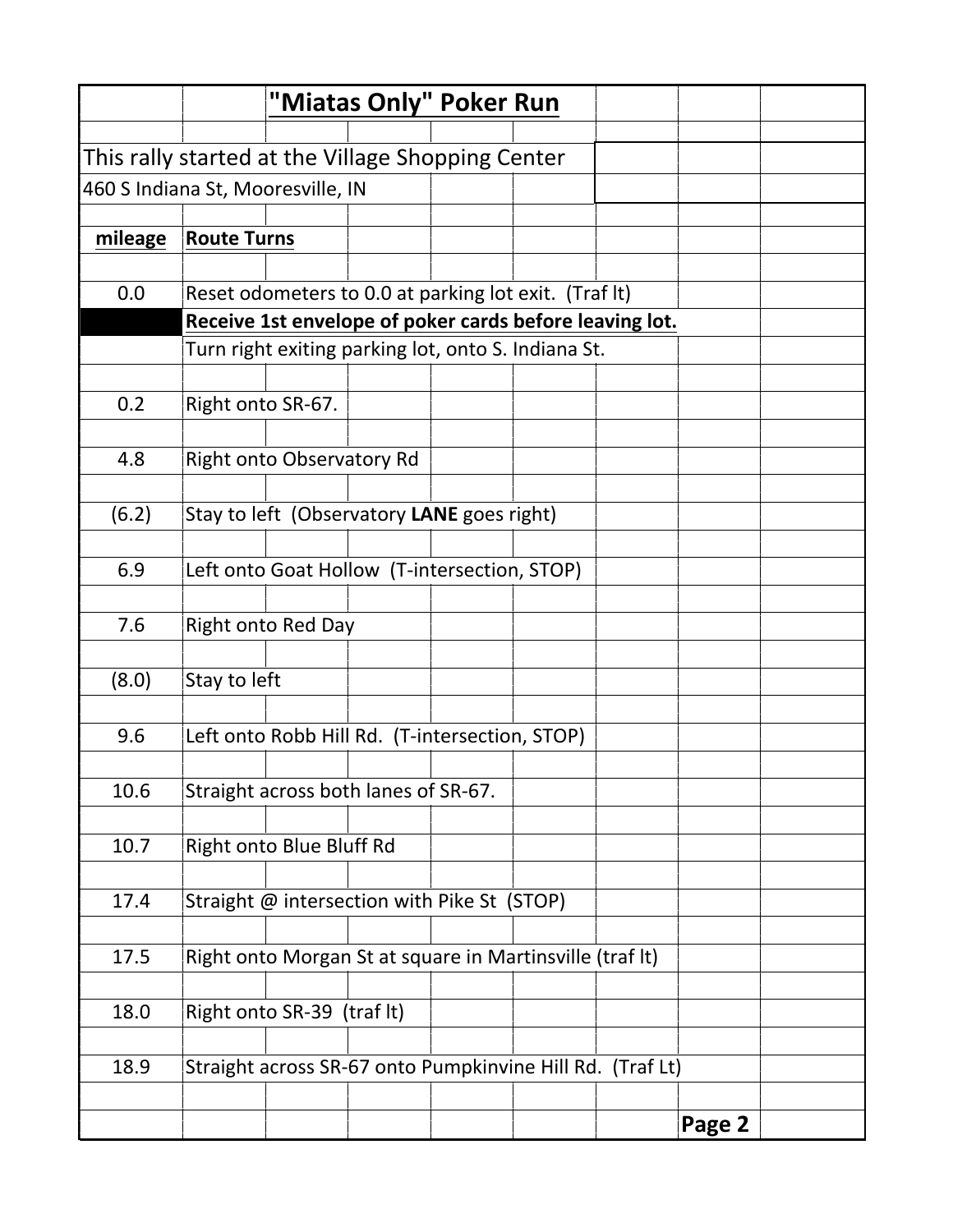| 21.4 | Left onto Wilbur Rd. STOP)                                        |        |  |
|------|-------------------------------------------------------------------|--------|--|
|      |                                                                   |        |  |
| 21.5 | <b>Immediate</b> left onto Ballinger Rd.                          |        |  |
| 22.1 | Left onto Goose Creek                                             |        |  |
|      |                                                                   |        |  |
| 23.6 | Bear left onto Bain Rd. (T-intersection, YIELD)                   |        |  |
|      |                                                                   |        |  |
| 25.3 | Right onto Old SR-67. (T-intersection, STOP)                      |        |  |
| 26.0 | Right onto Mosier Rd. (T-intersection, YIELD)                     |        |  |
|      |                                                                   |        |  |
| 27.5 | Bear right staying on Mosier (@ Buffalo Hill Rd., T-intersection) |        |  |
|      |                                                                   |        |  |
| 28.3 | Left onto Parker Rd                                               |        |  |
|      | CAUTION! Narrow road, Rough in spots.                             |        |  |
|      |                                                                   |        |  |
| 31.4 | Right onto Duckworth Rd (T-intersection, STOP)                    |        |  |
|      | Also some rough sections.                                         |        |  |
|      |                                                                   |        |  |
| 33.4 | Left onto Big Hurricane Rd. (STOP)                                |        |  |
| 33.8 | Left onto Mary Shuler Hill Rd. ("Y")                              |        |  |
|      |                                                                   |        |  |
| 34.0 | Left onto Olive Church Rd. (YIELD)                                |        |  |
|      |                                                                   |        |  |
| 37.3 | Left onto Letterman Rd. (T-intersection, STOP)                    |        |  |
|      |                                                                   |        |  |
| 38.9 | Left onto Old SR-67 (T-intersection, STOP)                        |        |  |
|      |                                                                   |        |  |
| 39.4 | Left into Paragon Elementary School parking lot (STOP)            |        |  |
|      | <b>Check Point</b>                                                |        |  |
| 0.0  | Straight exiting school parking lot, onto Old SR-67/Union St.     |        |  |
|      | Immediate left turn staying on Union St.                          |        |  |
|      | Right onto West St.                                               |        |  |
|      |                                                                   | Page 3 |  |
| 0.1  | Right onto SR-67. (STOP)                                          |        |  |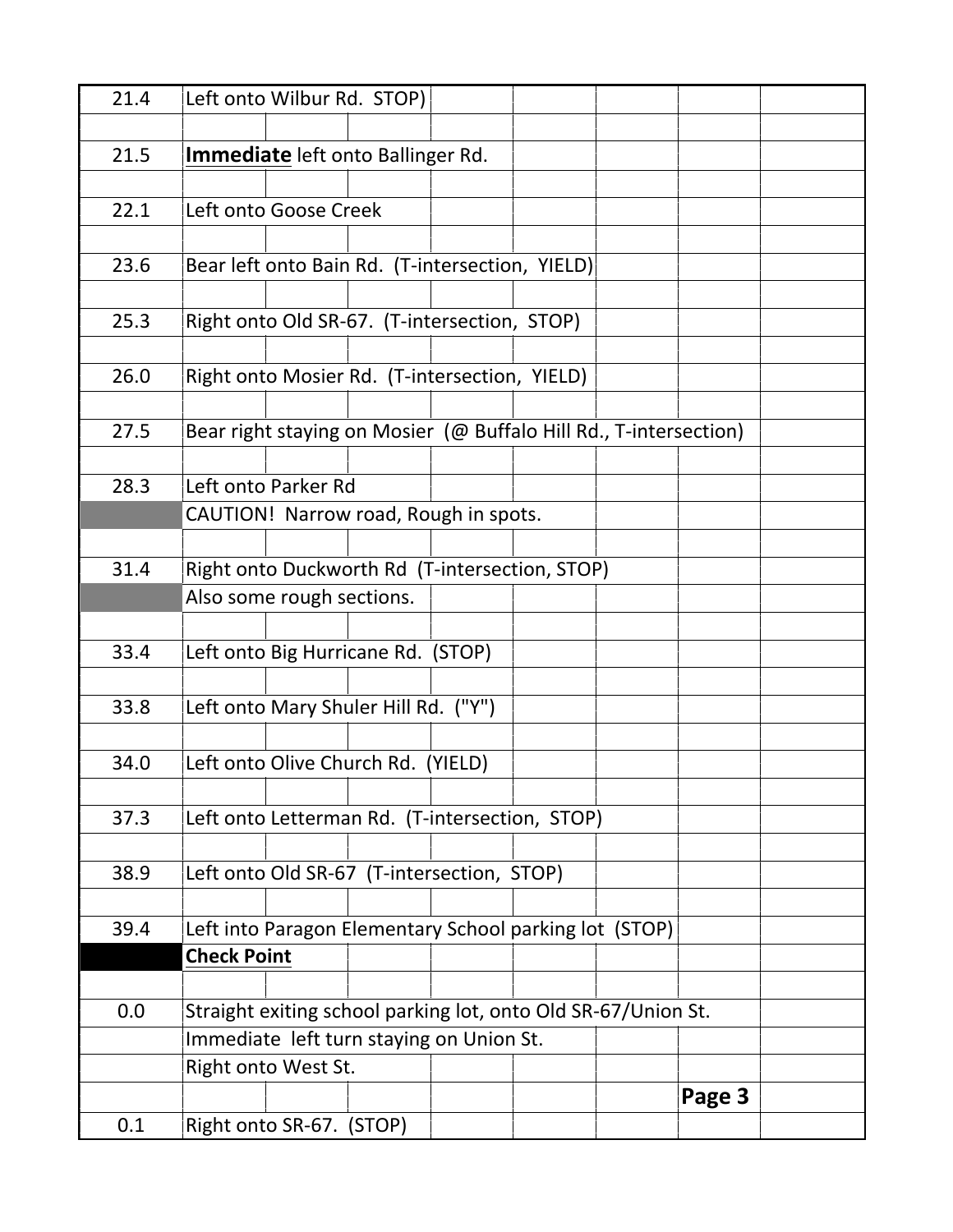|      | Left into CITGO/STEP SAVER filling station for Bio-Break!       |  |
|------|-----------------------------------------------------------------|--|
|      |                                                                 |  |
| 0.0  | Reset odometer to 0.0                                           |  |
|      | Turn right exiting filling station lot.                         |  |
|      |                                                                 |  |
| 0.05 | Right onto Paragon Rd.                                          |  |
|      |                                                                 |  |
| 0.1  | Cross RxR tracks. (STOP)                                        |  |
|      |                                                                 |  |
| 1.8  | Right onto Deck Rd.                                             |  |
|      | Road narrows and is rough for next 14 miles! Take your time.    |  |
|      |                                                                 |  |
| 2.5  | Becomes Burton Rd. (No markings)                                |  |
|      |                                                                 |  |
| 4.4  | Bear right onto Burnett Rd. (T-intersection)                    |  |
|      | <b>Immediate</b> right onto Pocket Hollow Rd.                   |  |
|      |                                                                 |  |
| 7.1  | Pocket Hollow becomes Liberty Hollow Rd. (@ S-bend in road)     |  |
|      |                                                                 |  |
| 7.5  | Straight onto Wampler Rd (STOP)                                 |  |
|      | Immediate right to stay on Wampler Rd.                          |  |
|      |                                                                 |  |
| 7.9  | Left onto Brighton Rd.                                          |  |
|      |                                                                 |  |
| 9.3  | Continue straight staying on Brighton Rd.                       |  |
|      |                                                                 |  |
| 10.1 | Right at STOP sign onto Wampler Rd.                             |  |
|      |                                                                 |  |
| 12.0 | Left at "T", then immediate right to stay on Wampler Rd.        |  |
|      |                                                                 |  |
| 13.1 | Bear right onto Burma Rd. (Y-intersection)                      |  |
|      |                                                                 |  |
| 15.1 | Bear left (@ Buskirk Rd) to stay on Burma Rd (becomes Salem Rd) |  |
|      |                                                                 |  |
| 15.8 | Bear left @ "Y" to follow Salem Rd. (Burma Rd goes right)       |  |
|      | Page 4                                                          |  |
|      |                                                                 |  |
| 16.9 | Continue straight on Salem Rd (@ intersection with Burnett Rd.) |  |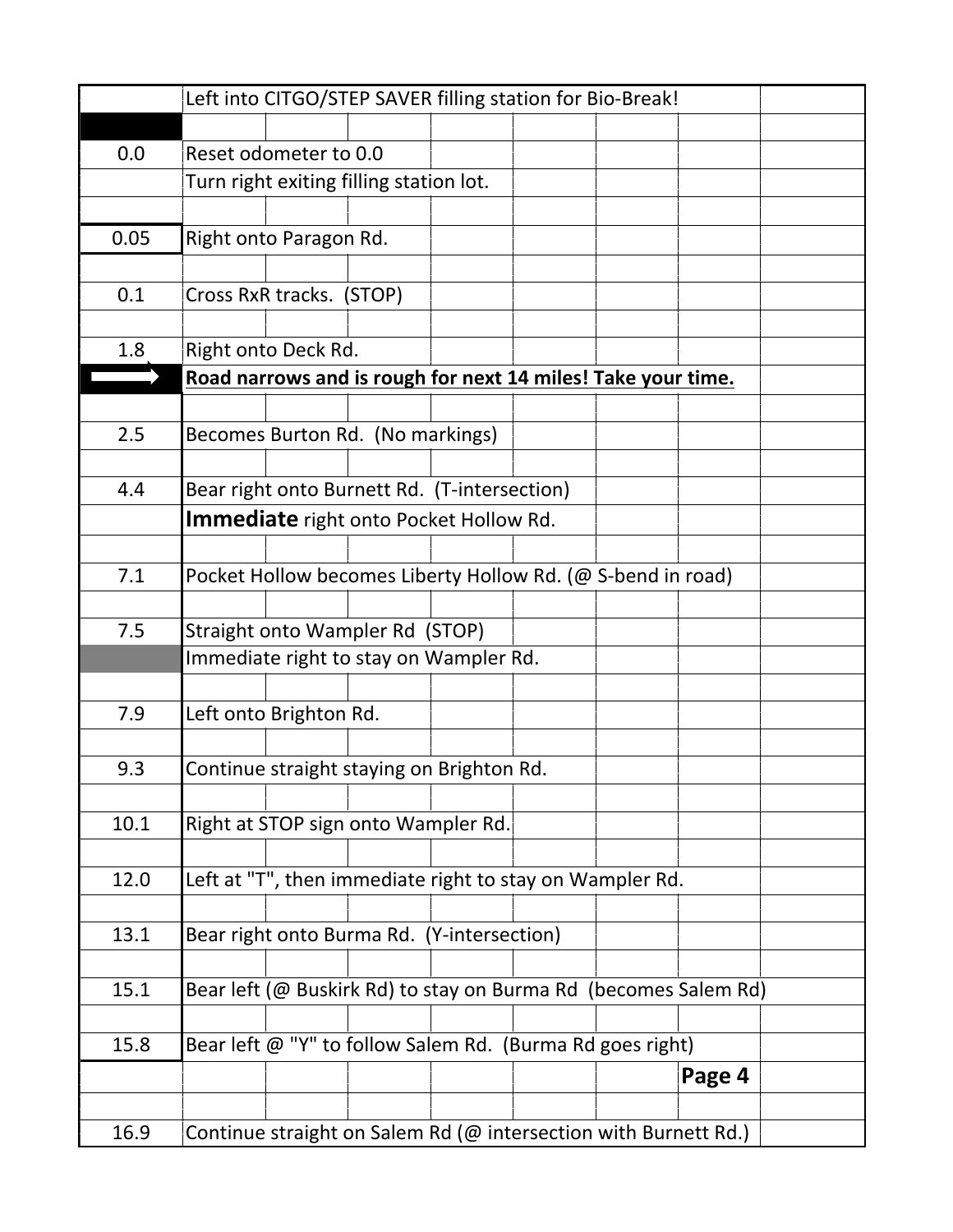| 18.1 | Right onto Paragon Rd (STOP)                                      |
|------|-------------------------------------------------------------------|
|      |                                                                   |
| 18.7 | Straight onto Bryants Creek Rd (when Paragon turns left).         |
|      |                                                                   |
| 21.8 | Left onto Turkey Track Rd. (STOP)                                 |
|      |                                                                   |
| 22.2 | Straight at STOP to stay on Turkey Track.                         |
|      |                                                                   |
| 22.4 | Bear left onto Paragon Rd. (Turkey Track goes right)              |
|      |                                                                   |
| 22.6 | Right onto Cramer Rd (street sign on left)                        |
|      |                                                                   |
| 23.8 | Bear left onto Godsey Rd. (STOP)                                  |
|      |                                                                   |
| 26.0 | Right onto Paragon Rd (YIELD)                                     |
|      |                                                                   |
| 27.2 | Turn right staying on Paragon Rd. (T-intersection)                |
|      |                                                                   |
| 29.8 | Follow Paragon Rd. back to intersection with SR-67                |
|      |                                                                   |
|      | STOP at intersection with SR-67                                   |
|      | If you need another Bio-Break, turn left & proceed to STEP SAVER. |
|      | Turn right leaving CITGO, returning to Paragon Rd intersection.   |
|      |                                                                   |
| 0.0  | Reset odometer to 0.0 at Paragon Rd (Border St) intersection,     |
|      | then continue north on SR-67.                                     |
|      |                                                                   |
| 0.5  | Check Point on left / Pick up more poker cards                    |
|      |                                                                   |
| 0.0  | Reset odometer to 0.0 when leaving Check Point.                   |
|      | Depart Check Point continuing north on SR-67                      |
|      |                                                                   |
| 2.3  | Left onto Buffalo Hill RD (street sign on right)                  |
|      | Page 5                                                            |
| 3.2  | Bear right staying on Buffalo Hill Rd (@ Grounds Rd)              |
|      |                                                                   |